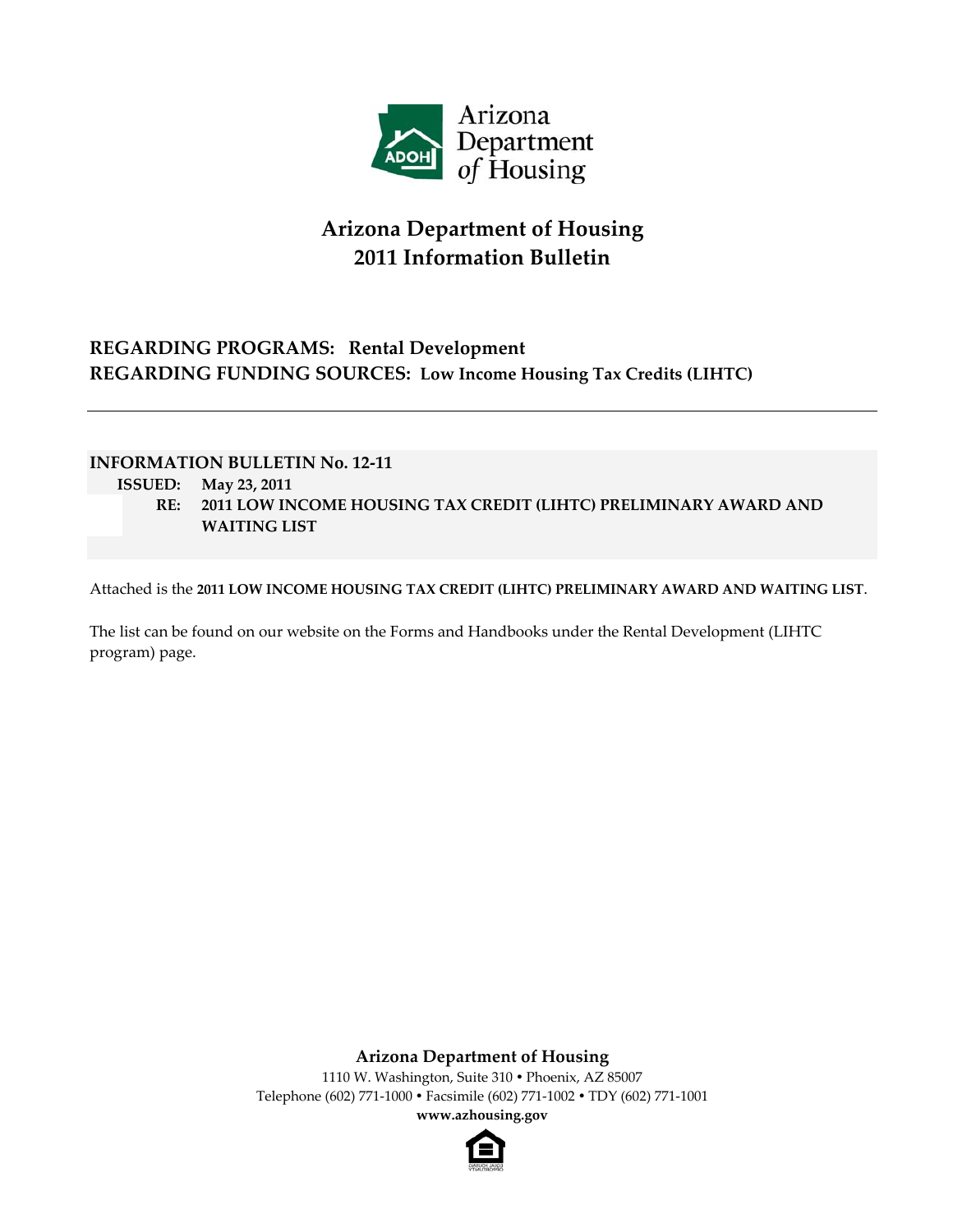#### **ARIZONA DEPARTMENT OF HOUSING LOW INCOME HOUSING TAX CREDIT PROGRAM2011 LIHTC Preliminary Award & Waiting List**

| <b>SELF</b>        | ADOH                | SET-                  | <b>RECVD</b>             | <b>PROJECT NAME &amp;</b>                                                                                                                                                        | <b>OWNERSHIP &amp;</b>                                                           | DEVELOPER CONTACT                                                                                                                           | <b>COUNTY</b> | <b>UNITS</b> |              |                | # OF           | <b>PROJECT</b>            | <b>PROJECT</b>   | <b>TAX CREDIT</b>         |                  |
|--------------------|---------------------|-----------------------|--------------------------|----------------------------------------------------------------------------------------------------------------------------------------------------------------------------------|----------------------------------------------------------------------------------|---------------------------------------------------------------------------------------------------------------------------------------------|---------------|--------------|--------------|----------------|----------------|---------------------------|------------------|---------------------------|------------------|
| <b>SCORE</b>       | <b>SCORE</b>        | ASIDE                 | AWARD                    | <b>ADDRESS</b>                                                                                                                                                                   | <b>DEVELOPER</b>                                                                 | <b>INFORMATION</b>                                                                                                                          |               |              |              |                |                | TOTAL LIHTC MKT EMP BLDGS | <b>TYPE</b>      | COST                      | <b>REQUESTED</b> |
|                    |                     |                       |                          |                                                                                                                                                                                  |                                                                                  |                                                                                                                                             |               |              |              |                |                |                           |                  |                           |                  |
| PRELIMINARY AWARDS |                     |                       |                          |                                                                                                                                                                                  |                                                                                  |                                                                                                                                             |               |              |              |                |                |                           |                  |                           |                  |
| 161                | 91                  |                       |                          | <b>Stepping Stone Place</b><br>1325 N. 14th Street<br>Phoenix, AZ 85006-3002                                                                                                     | Stepping Stone Place, LP<br><b>Native American Connections, Inc.</b>             | Joe Keeper<br>4520 N. Central Ave., Ste. 600<br>Phoenix, AZ 85012<br>Tel: 602-254-3247 Fax: 602-256-7356<br>i.keeper@nativeconnections.org  | Maricopa      | 83           | 83           | $\mathbf{0}$   |                | 3                         | New<br>Rehab     | \$10,332,391              | \$1,119,459      |
| 166                | 161                 | Rural<br><b>SEAGO</b> |                          | Casa Del Sol I<br>SW Corner of Carmichael Ave & Timothy Lane<br>Sierra Vista, AZ 85635                                                                                           | CDS Partners, L.P.<br>Walling Affordable Communities, LP                         | Glenn Walling<br>1781 DeWitts Estate Rd.<br>Alpine, CA 91901<br>Tel: 619-722-1118 Fax: 619-722-1119<br>glenn@wallingproperties.com          | Cochise       | 88           | 88           | $\mathbf{0}$   | $\Omega$       | $\boldsymbol{\Delta}$     | New              | \$11,886,940              | \$1,242,180      |
| 186                | 159                 | Rural<br><b>WACOG</b> | $\overline{\phantom{0}}$ | Casa Del Lago<br>3140 Kearsage Drive<br>Lake Havasu City, AZ 86406                                                                                                               | East End Ventures LP<br>202 Developers, LLC                                      | <b>William Collins</b><br>17470 N. Pacesetter Wy.<br>Scottsdale, AZ 85255<br>Tel: 860-983-8800 Fax: 860-525-2606<br>202developers@gmail.com | Mohave        | 84           | 84           | $\mathbf 0$    | $\overline{0}$ | 9                         |                  | Acq/Rehab \$12,197,571    | \$1,062,547      |
| 162.5              | 162.5               | Tribal                | M                        | San Carlos Homes V<br>Various addresses in the Mt. Turnbull subdivision<br>(Bylas) and a new construction site in the Bylas<br>Community<br>Bylas, AZ 85530                      | San Carlos Limited Partnership #5<br>San Carlos Apache Housing Authority         | Ronald Boni<br>PO Box 740<br>Peridot, AZ 85542<br>Tel: 928-475-2346 Fax: 928-475-2349<br>rboni@scazha.org                                   | Graham        | 40           | 40           | 0              | $\Omega$       | 40                        | New<br>Acq/Rehab | \$7,652,988               | \$762,051        |
| 160                | 160                 | Tribal                | $\checkmark$             | Pascua Yaqui Homes II<br>Various addresses along Osay Bo-oh, Toroko<br>/ampo, Sama, Guaka, Kau Bo-oh, Sawali Sewa, S<br>Vatgue, Hu'upa Voo'd and Choki Voo'd<br>Tucson, AZ 85757 | Pascua Yaqui #2 LLC<br>Pascua Yaqui Tribe                                        | Rolando Jaimez<br>7474 S. Camino De Oeste<br>Tucson, AZ 85757<br>Tel: 520-883-5000 Fax: 520-883-5014<br>rolando.jaimez@pascuayaqui-nsn.gov  | Pima          | 56           | 56           | $\mathbf 0$    | $\mathbf 0$    | 56                        | New<br>Acq/Rehab | \$10,069,562              | \$910,329        |
| 195                | 165                 | Non-Profit            | $\overline{\phantom{0}}$ | Palms at Mesa<br>324 S. Horne<br>Mesa, AZ 85204                                                                                                                                  | Temple Square Limited Partnership<br>PUL-Coral Gardens Apartments, Inc.          | George Dean<br>1402 S. 7th Ave.<br>Phoenix, AZ 85007<br>Tel: 602-254-5611 Fax: 602-253-7359<br>pulcoral@gmail.com                           | Maricopa      | 152          | 152          | $\mathbf 0$    | $\Omega$       | 21                        |                  | Acq/Rehab \$21,747,219    | \$2,046,355      |
| 196                | 191                 | General<br>Pool       | $\checkmark$             | Gracie's Village<br>1520 E. Apache Blvd.<br>Tempe, AZ 85281                                                                                                                      | Gracie's Village, LLC<br>Gorman & Company, Inc.                                  | <b>Brian Swanton</b><br>200 N. Main St.<br>Oregon, WI 53575<br>Tel: 602-708-4889 Fax: 608-835-5568<br>bswanton@gormanusa.com                | Maricopa      | 74           | 74           | $\mathbf{0}$   | $\Omega$       |                           | Acq/Demo         | \$19,523,732              | \$2,165,534      |
| 191                | 181                 | General<br>Pool       | $\checkmark$             | Las Montanas<br>6280 South Campbell Ave<br>Tucson, AZ 85706                                                                                                                      | <b>Bilby Partners Limited Partnership</b><br><b>Glennmark Construction, Inc.</b> | Mark D. Breen<br>7689 E. Paradise Ln., Ste. 6<br>Scottsdale, AZ 85260<br>Tel: 480-596-3898 Fax: 480-368-5493<br>mbreen@atlanticdev.com      | Pima          | 88           | 88           | $\mathsf 0$    | $\mathbf 0$    | 23                        |                  | Acq/Rehab \$16,349,036    | \$1,563,216      |
| 186                | 181                 | General<br>Pool       | $\checkmark$             | <b>Palm Oasis</b><br>802 North 30th Street<br>Phoenix, AZ 85008                                                                                                                  | President Partners Limited Partnership<br><b>Glennmark Construction, Inc.</b>    | Mark D. Breen<br>7689 E. Paradise Ln., Ste. 6<br>Scottsdale, AZ 85260<br>Tel: 480-596-3898 Fax: 480-368-5493<br>mbreen@atlanticdev.com      | Maricopa      | 134          | 134          | $\overline{0}$ | $\mathbf{0}$   | 13                        |                  | Acq/Rehab \$24,323,721    | \$2,290,832      |
|                    |                     |                       |                          |                                                                                                                                                                                  |                                                                                  | <b>TOTAL:</b>                                                                                                                               | 799           | 799          | $\mathbf{0}$ |                | 170            |                           |                  | GRAND TOTAL: \$13,162,503 |                  |
|                    |                     |                       |                          |                                                                                                                                                                                  |                                                                                  |                                                                                                                                             |               |              |              |                |                |                           |                  |                           |                  |
|                    | <b>WAITING LIST</b> |                       |                          |                                                                                                                                                                                  |                                                                                  |                                                                                                                                             |               |              |              |                |                |                           |                  |                           |                  |
| 176.5              | 171.5               | General<br>Pool       | $\star$                  | Washington Pointe Apartments<br>Southwest corner of East Washington St. and<br>South 16th St.<br>Phoenix, AZ 85034                                                               | Washington Pointe Apartments<br><b>NRP Holdings LLC</b>                          | Mark Shoemacher<br>420 W. Roosevelt St.<br>Phoenix, AZ 85003<br>Tel: 602-412-5733 Fax: 216-584-2560<br>mshoemacher@nrpgroup.com             | Maricopa      | 54           | 54           | $\mathbf 0$    |                |                           | Acq/Demo         | \$10,021,136              | \$981,604        |